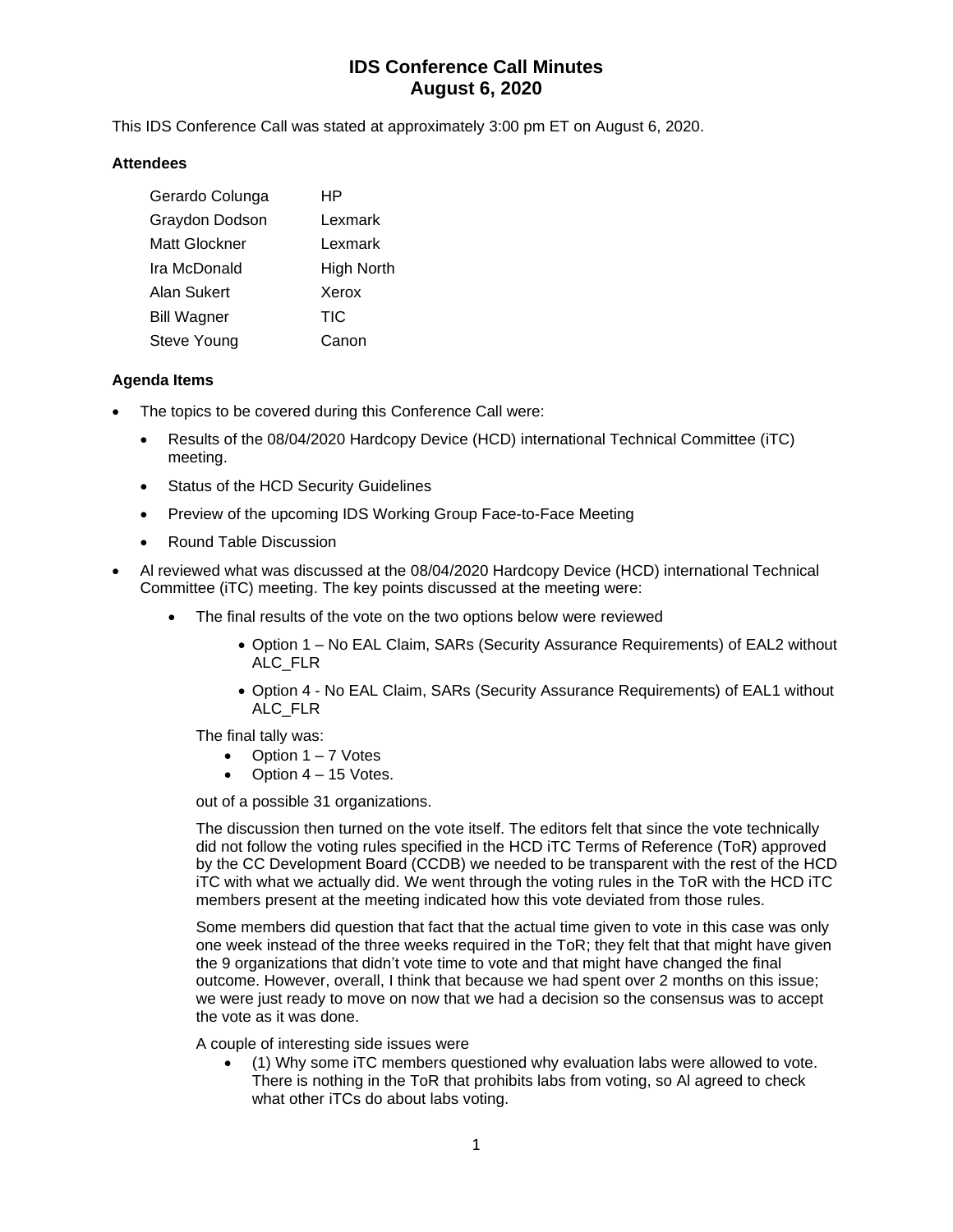## **IDS Conference Call Minutes August 6, 2020**

• (2) The whole voting process is based on one vote per organization but the definition of "organization" is somewhat vague. The ToR states the organization is as defined by the CC Users Forum (CCUF), but Al checked and the only definition he could find was in the CCUF Charter and Policies which says "*Voting will be one (1) vote per 'entity' (Entity is the organization associated with that user's profile*" which is sometime vague also. So, the definition is still somewhat vague; Al will ask the CCUF Chair for a more precise definition of what an "organization" is. (Side Note: During the meeting someone asked if the CCDB document "Establishing International Technical Communities and Developing collaborative Protection Profiles" contained a definition of "organization"; Al checked the document after the meeting and it does not.)

Based on the decision it was asked what vendors are doing with, for example, the ND cPP/SD since is it also is essentially using Option 4; the answer was that vendors are having to do double certifications in Europe just like printer vendors are now doing with the current HCD PP and will have to do with the HCD cPP/SD with Option 4.

- Al then went through the updates to the schedule slide that was shown at the last IDS Conference Call. The key points were:
	- $\circ$  Current review if the first internal draft of the HCD cPP is due to complete on Aug 17th .
	- $\circ$  Jerry said that the first internal draft of the HCD SD will be ready for review by Friday  $(Auq 7<sup>th</sup>)$ .
	- $\circ$  The second internal draft of the HCD cPP and SD will be available for review around Oct  $20<sup>th</sup>$ .
	- $\circ$  There will be two public drafts of the HCD cPP and SD one available for review around Feb  $2^{nd}$  2021 and the other available for review around May 18<sup>th</sup> 2021. These reviews are where most of the new SFRs and assurance activities are to be added,
	- $\circ$  The final public review, which is to be an editorial review only, will be available around the end of August 2021.
	- o Release is planned for sometime in 4Q 2021.

This is earlier than our initial 1Q 2022 plan and is very aggressive. Ira and others pointed out that if we are going to have any chance of meeting this schedule, we have to start including new SFRs and Assurance Activities ASAP in the internal drafts and not wait for the public drafts.

- Finally, AI indicated that at the end of the meeting he did a quick walkthrough of how to use GitHub to enter an issue against the first draft of the HCD cPP.
- Ira then did a quick status of the HCD Security Guidelines. He is working on Section 4 (Networks) now. Ira indicated that Section 4 will be organized by functional group (e.g., SNMP, IPsec, 802.1x, etc.) rather than by protocol lines. Section 4 will also cover basic network border security like firewalls, IDS, etc. Ira indicated he may have an updated outline or summary for Section 4 to present at the upcoming IDS Working Group Face-to-Face Meeting.
- Al then discussed the upcoming IDS Working Group Face-to-Face Meeting. It will be part of the August Virtual PWG Face-to-Face Meetings being held August 18-20, 2021. The IDS Working Group Face-to-Face Meeting will be Wednesday, August  $19<sup>th</sup>$  from 10:00 – Noon ET. Al indicated that the agenda will likely be as follows:
	- o Summary of the HCD iTC Status since the last IDS Working Group Face-to-Face Meeting in May
	- o Summary of our IDS review of the new ETSI Cyber Security for Consumer Internet of Things **Standard**
	- o Status of the HCD Security Guidelines
	- $\circ$  Discussion of some security standards work affecting HCDs beyond the HCD iTC